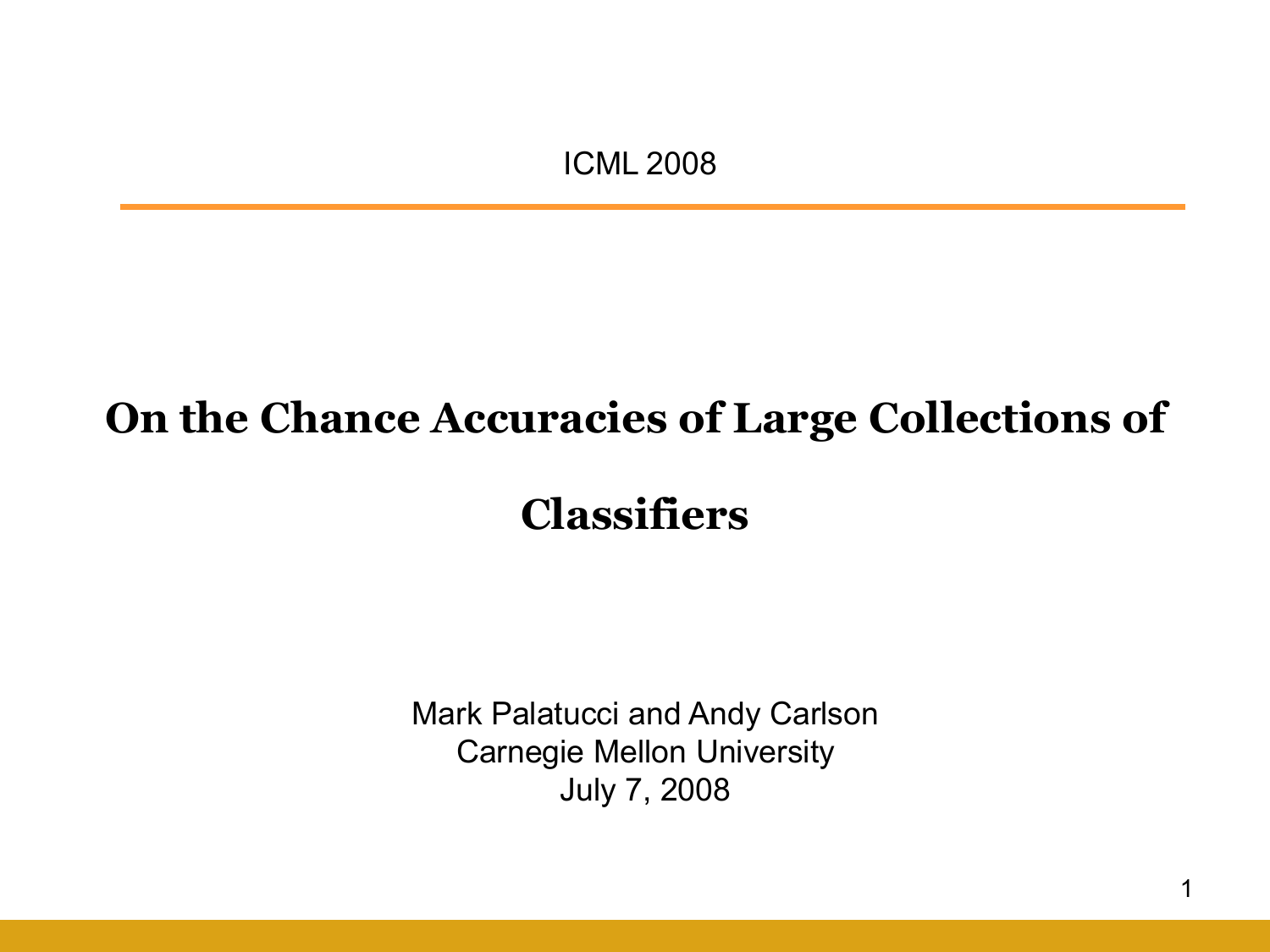# High Dimensional Classification Problem

• Example: Gene studies using microarrays

Given a microarray of a gene expression levels, which patients are more likely to develop cancer?



Gene classification tasks can have thousands of raw features and only ~100 training examples.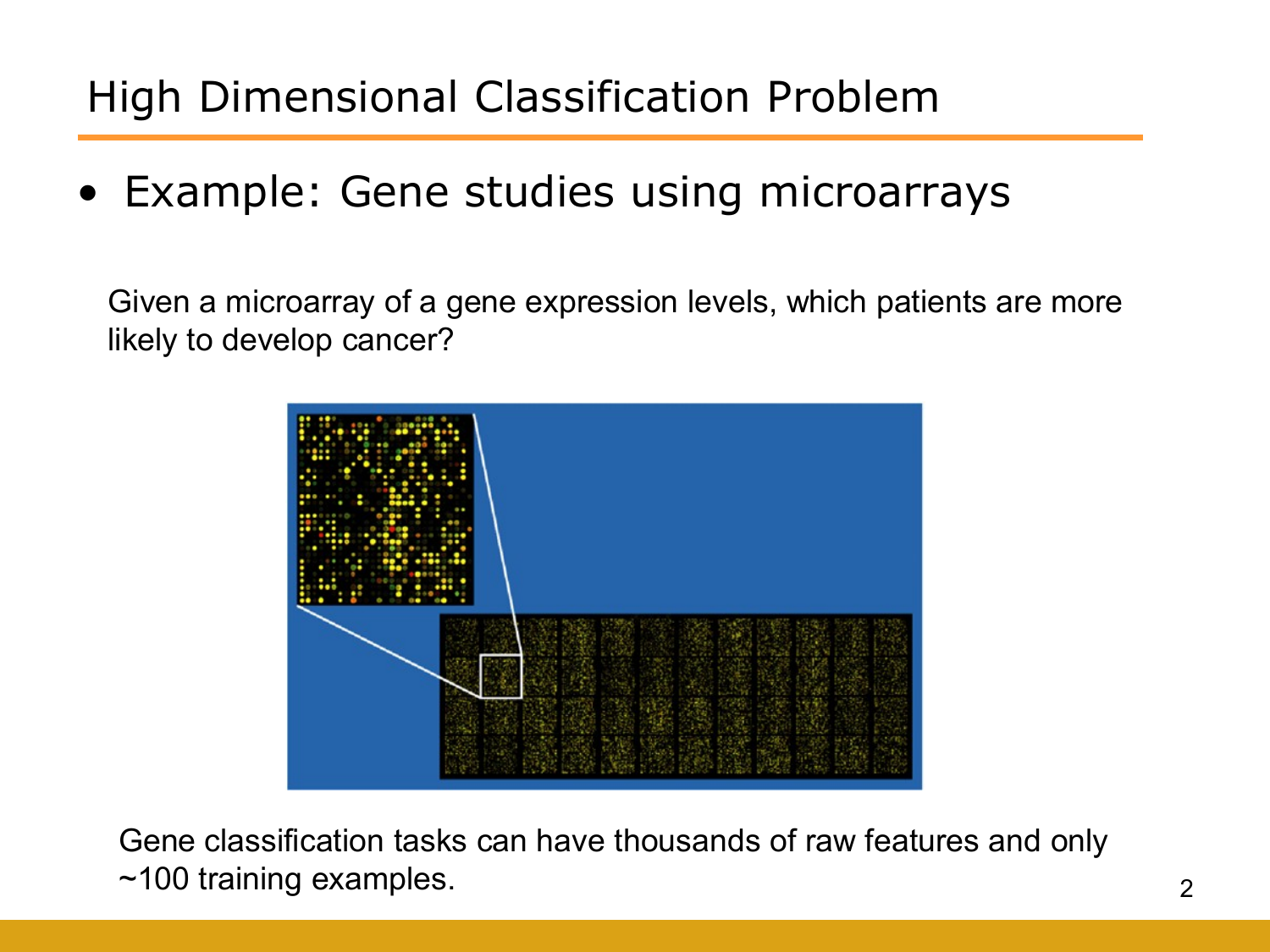# High Dimensional Classification Problem

### • Example: Cognitive state classification

Given a functional magnetic resonance image (fMRI) of a person"s neural activation, what is the person thinking about?



fMRI classification tasks can have hundreds of thousands of raw features and only ~100 training examples.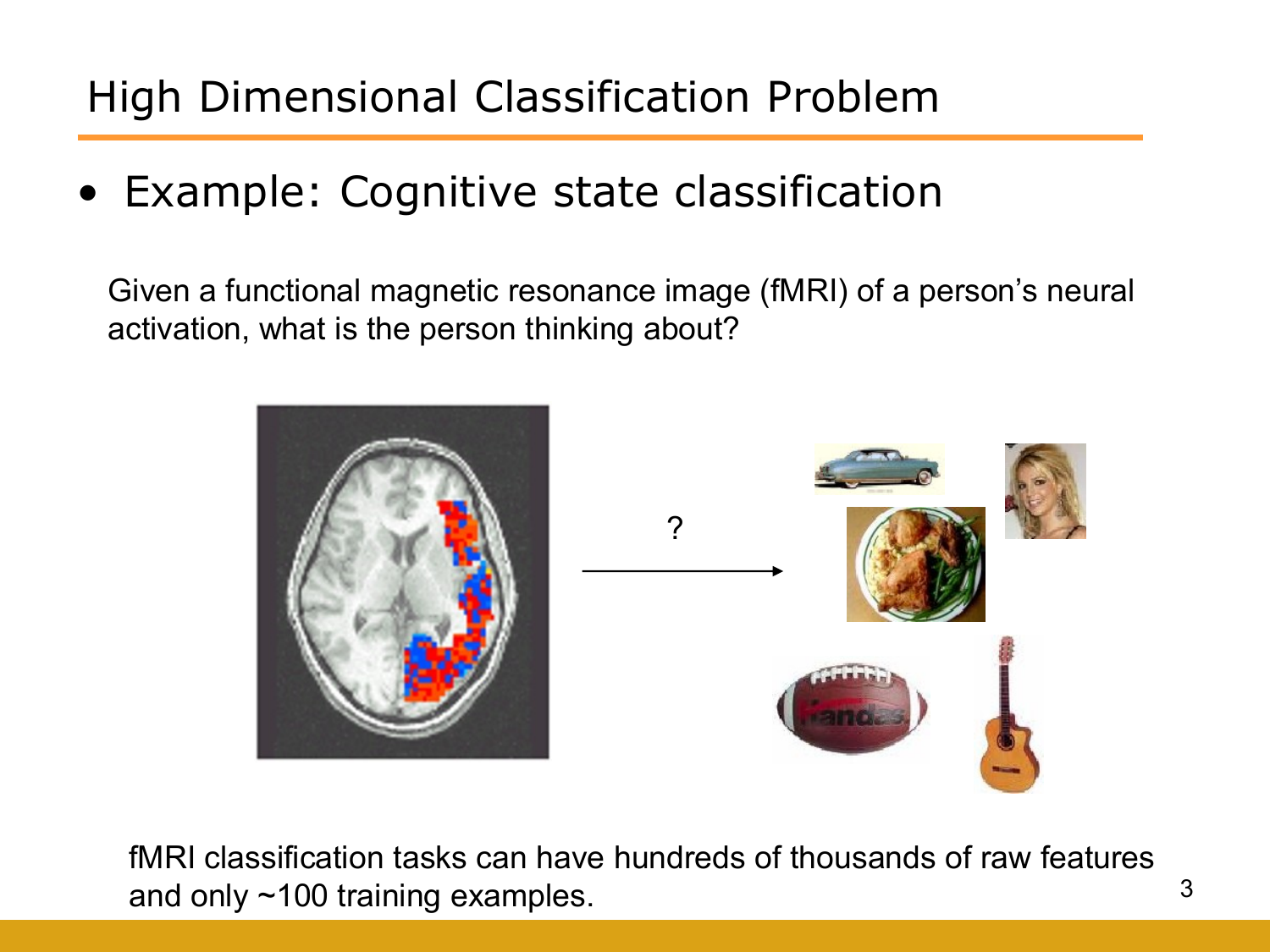## Feature Selection in fMRI

- Common fMRI feature selection methods
	- Embedded (learner dependent)
		- L1 Regularized Logistic Regression
		- Support Vector Decomposition Machine (SVDM)
	- Filter (learner independent)
		- Average over spatial/temporal dimensions
		- PCA/ICA/Manifolds (for larger fMRI datasets)
		- Multiple hypothesis testing for active voxels (t-test, rank)
	- Wrapper (wraps around an induction algorithm)
		- Stepwise Selection (Forward, Backward)
		- Highest discriminating voxels on validation set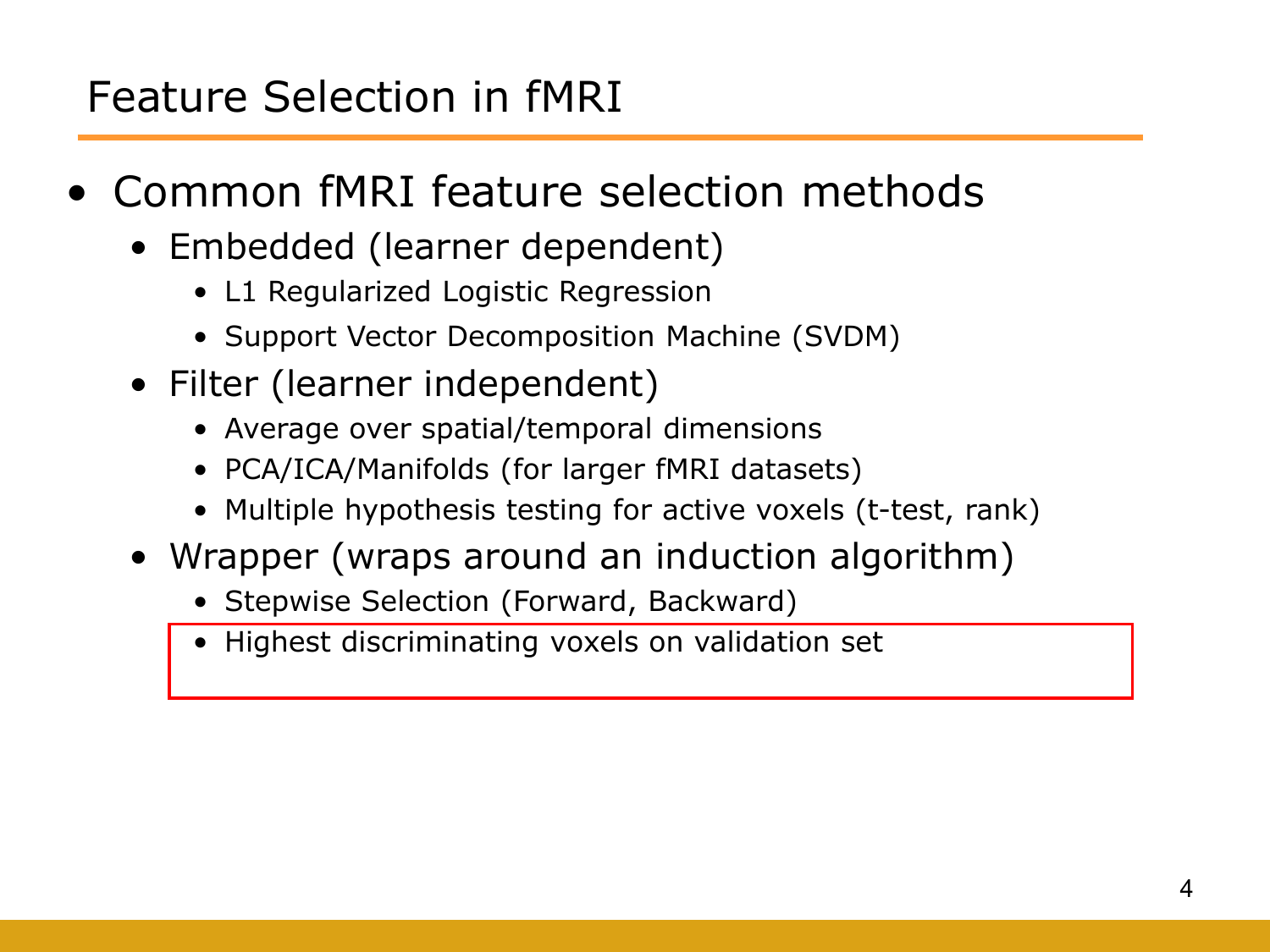## Discriminative Feature Selection



- Train a classifier using each feature individually
- Evaluate each of these single-feature classifiers on set of validation examples.
- Choose best performing features according to performance on validation set:
	- Choose top N
	- Choose all features that perform better than XX% accuracy

How do we choose a good "N" or accuracy threshold?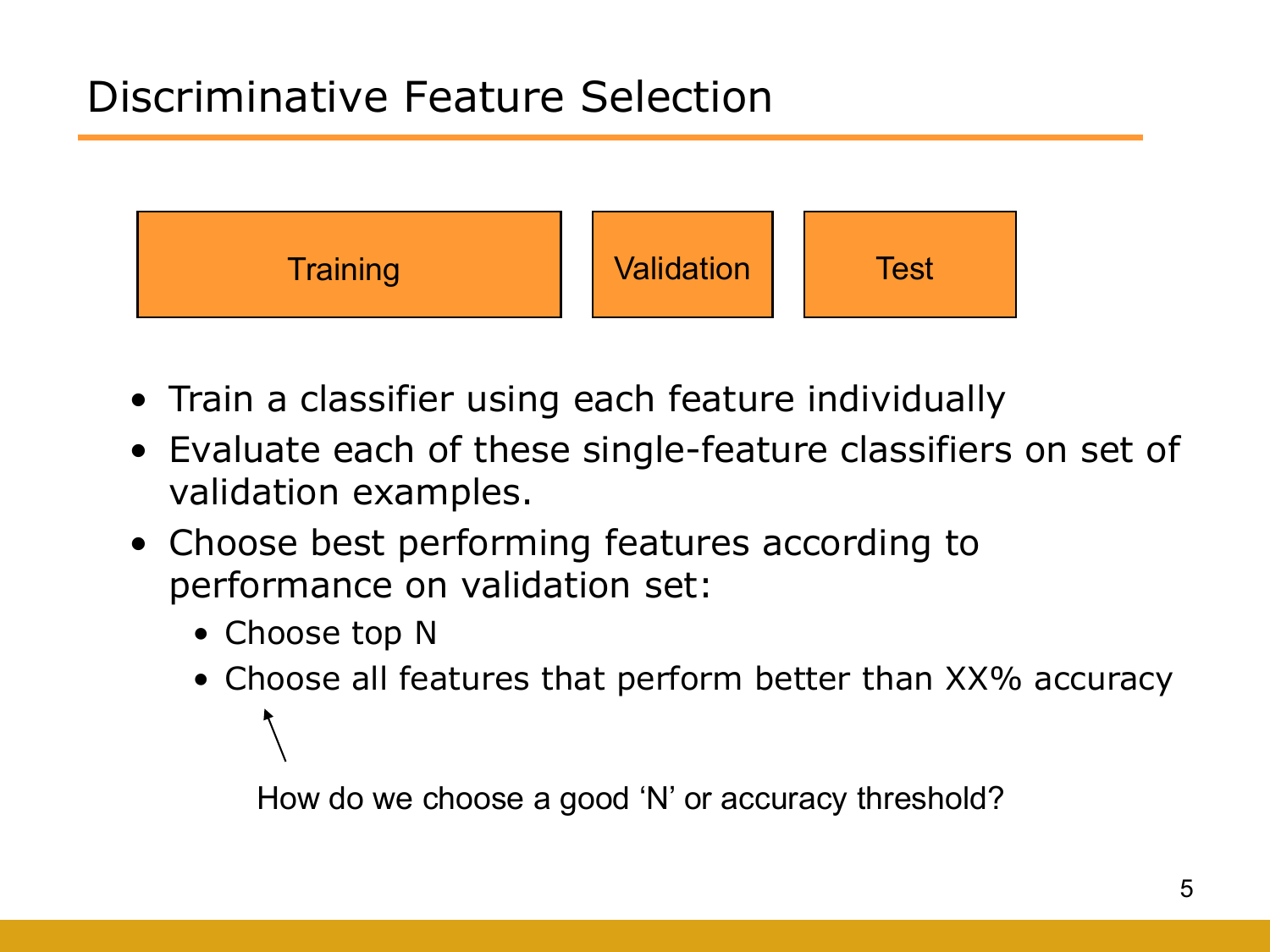### Discriminative Feature Selection

- How do we choose a good 'N' or accuracy threshold?
	- Pick 'N' or accuracy threshold arbitrarily. E.g.  $N = 500$  or  $accuracy >= 70\%$ 
		- Very dangerous with many features and small number of examples
	- Use a statistical hypothesis test
		- How do you choose alpha-level? E.g. 0.05?
		- How do correct for multiple tests? E.g. Bonferroni correction or false discovery rate (FDR)
	- Use a 2<sup>nd</sup> validation set to select
		- Computationally expensive
		- Difficult with so little data (e.g. less than 100 training examples)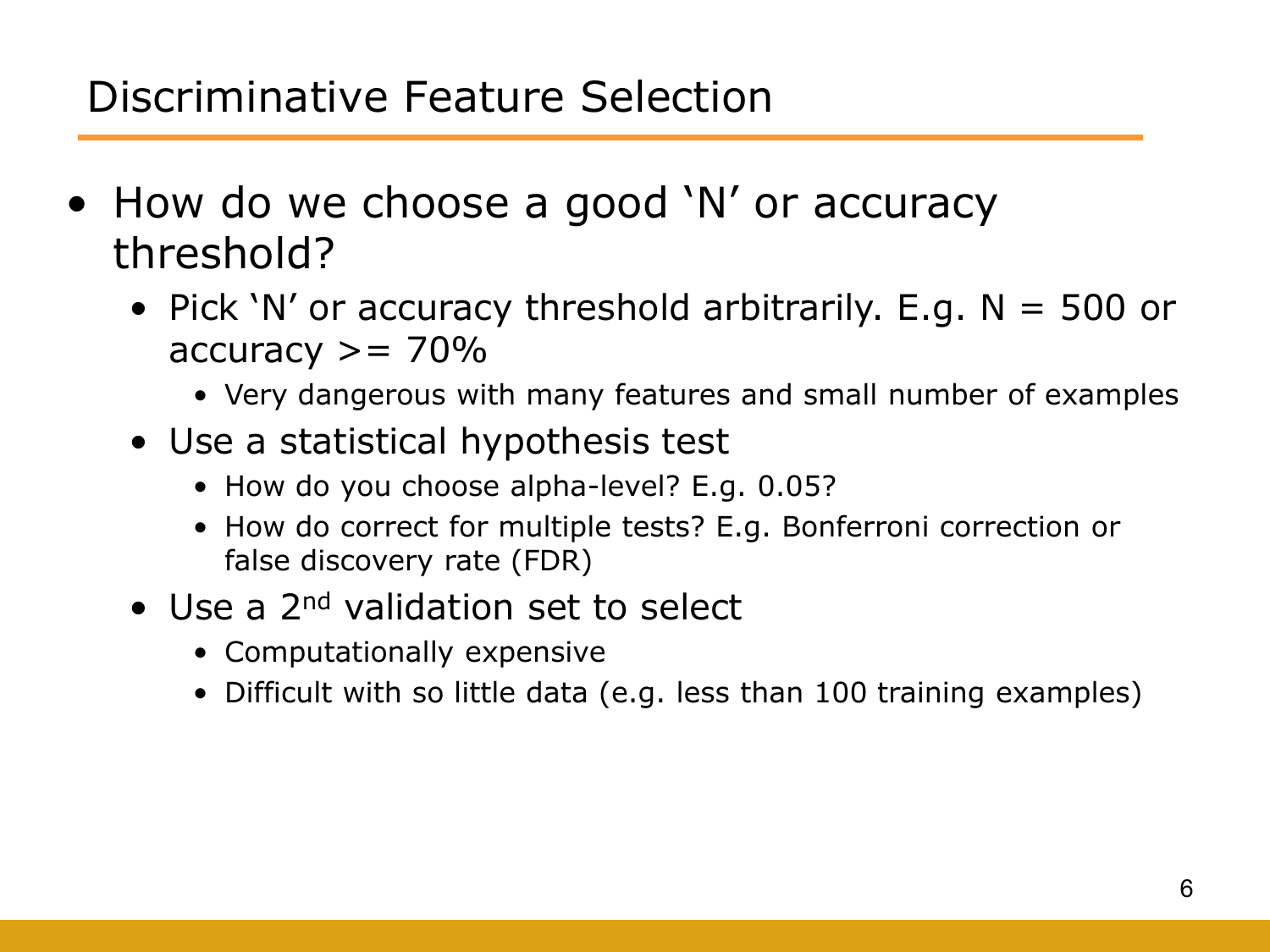# Discriminative Feature Selection

- Simple experiment:
	- fMRI classification task: 80,000 features, 2 classes
	- Train a Gaussian Naïve Bayes classifier on each feature and evaluate on  $\sim$  40 examples



What would this look like if all classifiers were guessing randomly?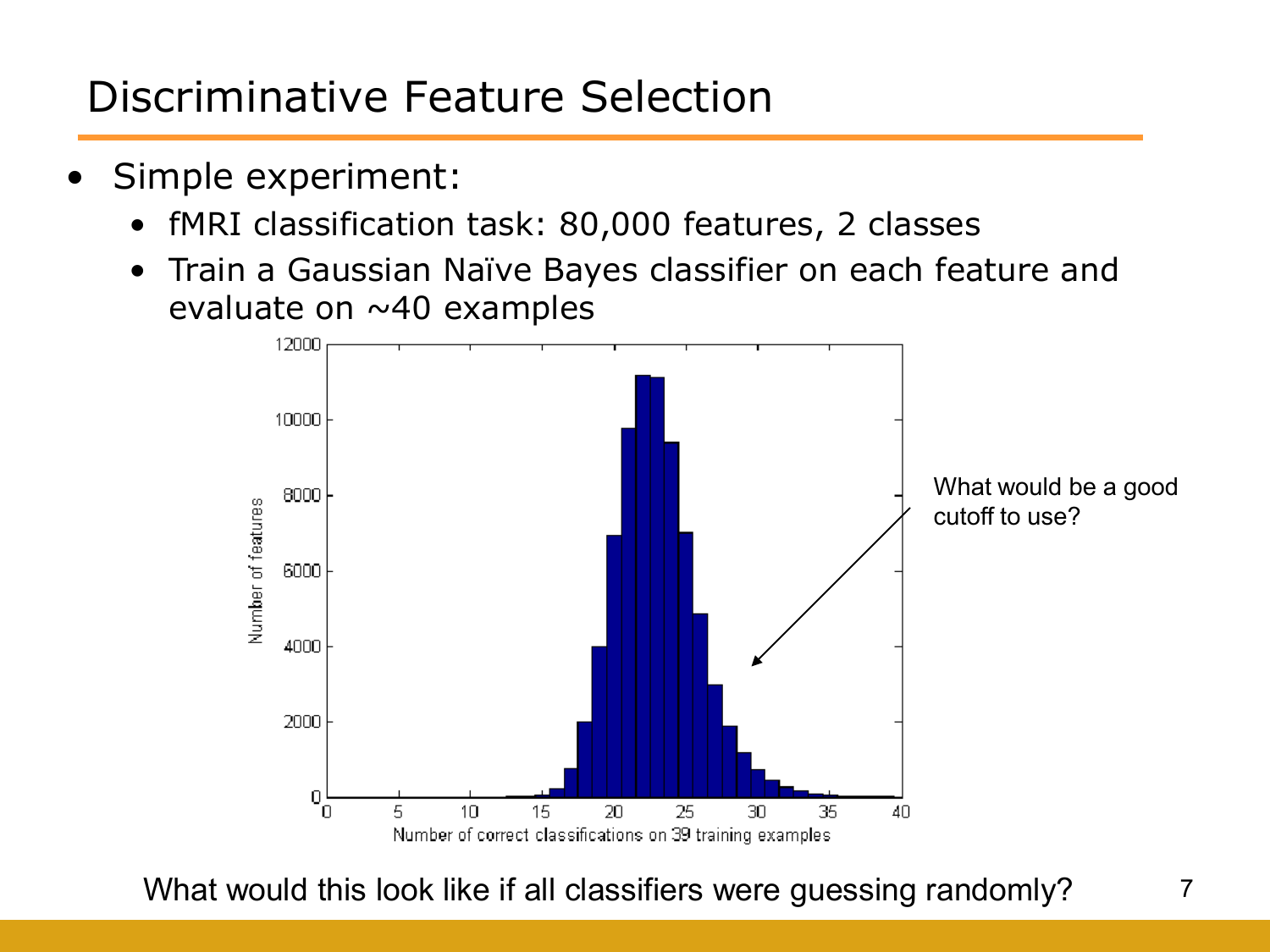Given M classifiers that each produce labels randomly for N examples, what is the expected accuracy of the *best* one?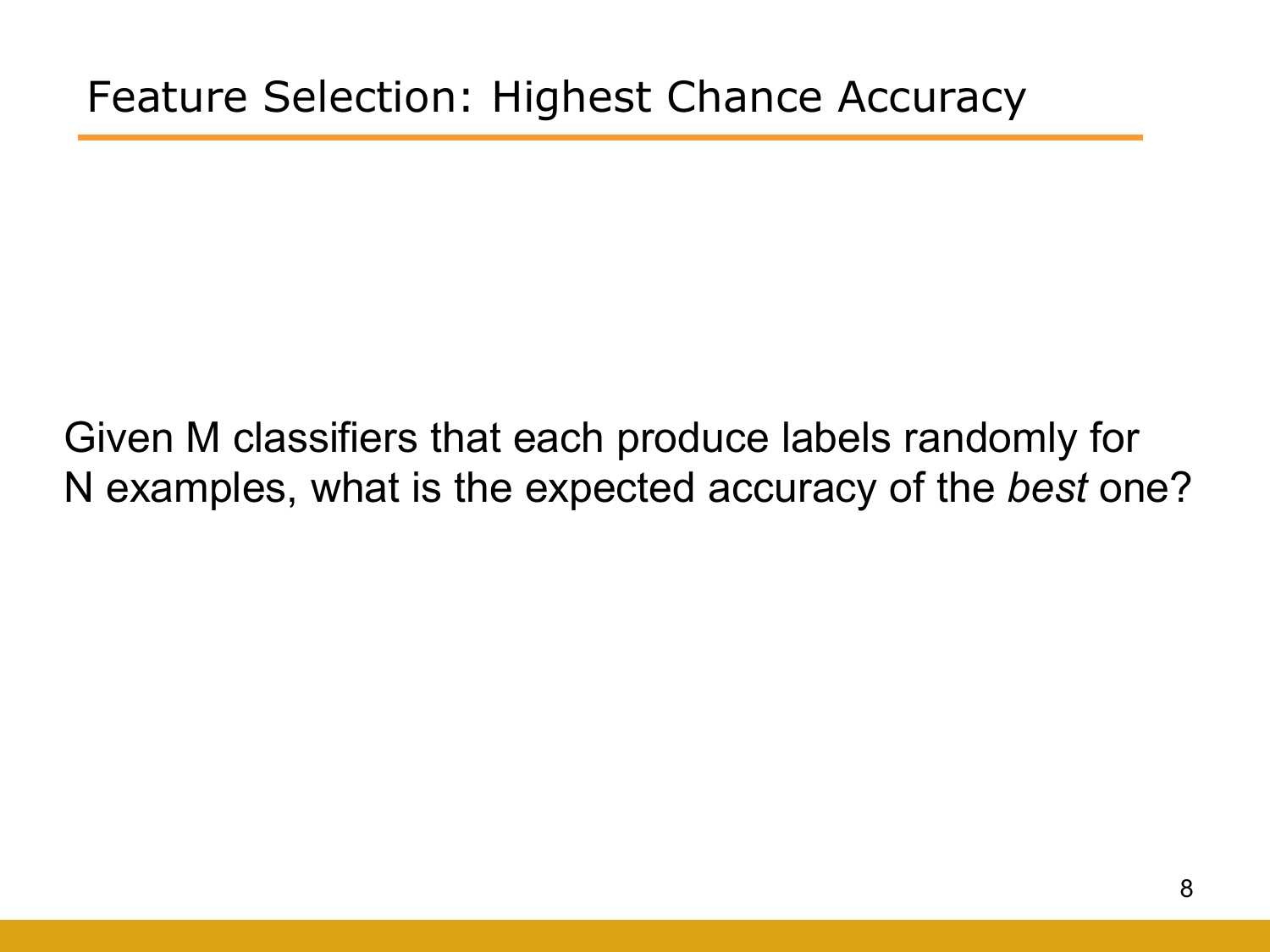• Let  $X_i$  be the number of errors made by the  $i<sup>th</sup>$  classifier:

 $X_1, X_2, \ldots, X_M \sim Binomial(N, p_{err})$ 

• Order the samples:

$$
X_{(1)} \le X_{(2)} \le \ldots \le X_{(M)}
$$

• The Rth smallest value is defined as the *Rth order statistic*:

 $\frac{X(r)}{2}$ 

Each order statistic is a random variable with its own distribution function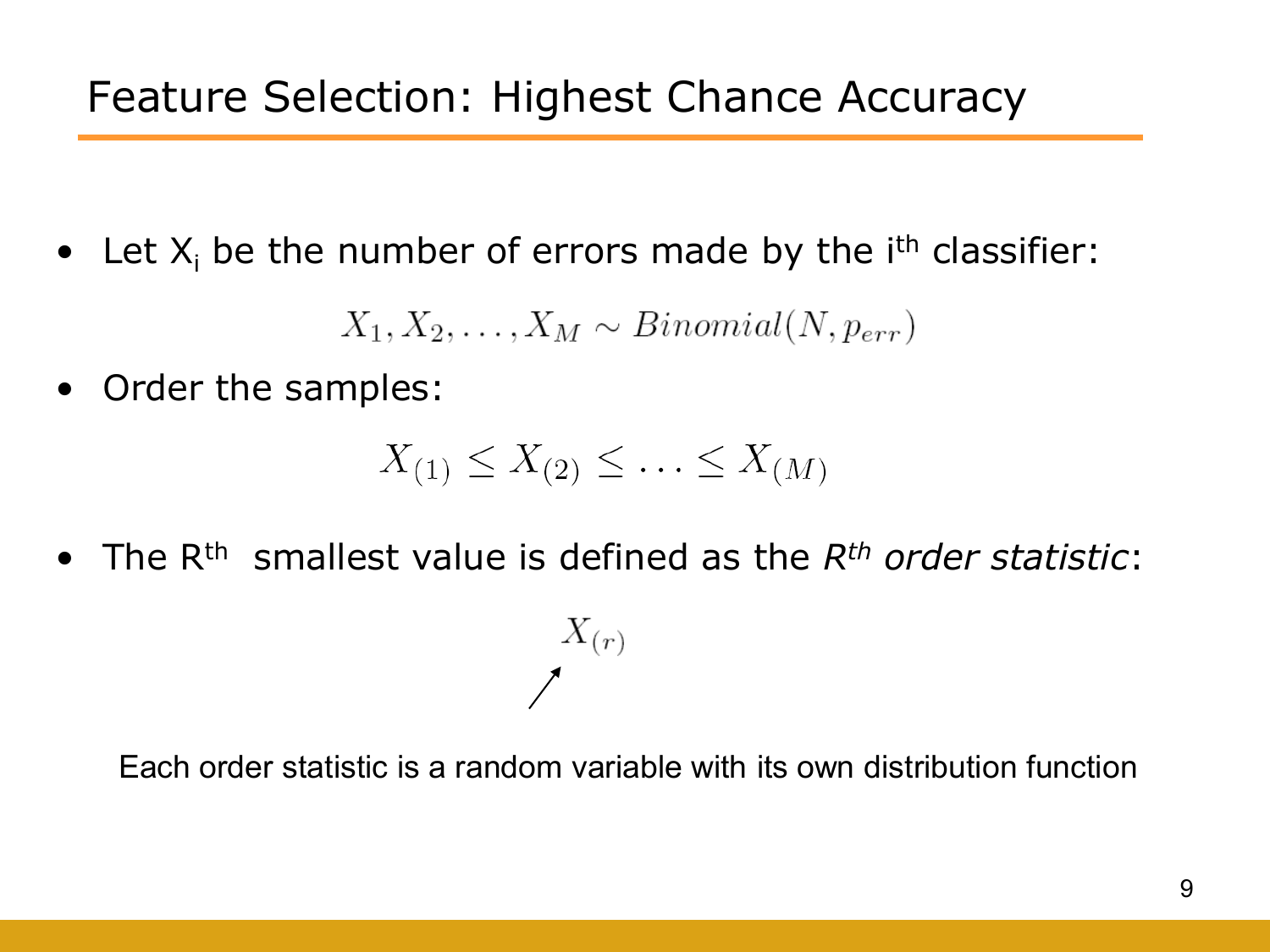• Let  $X_i$  be the number of errors made by the  $i<sup>th</sup>$  classifier:

 $X_1, X_2, \ldots, X_M \sim Binomial(N, p_{err})$ 

The classifier with the smallest number of errors:

$$
X_{(1)} = min(X_1, X_2, \dots, X_M)
$$

• Expected *minimum* number of errors:

$$
\mathbb{E}\left[X_{(1)}\right]
$$

Computing order statistic distributions and moments of continuous variables is easy. Discrete variables are much trickier.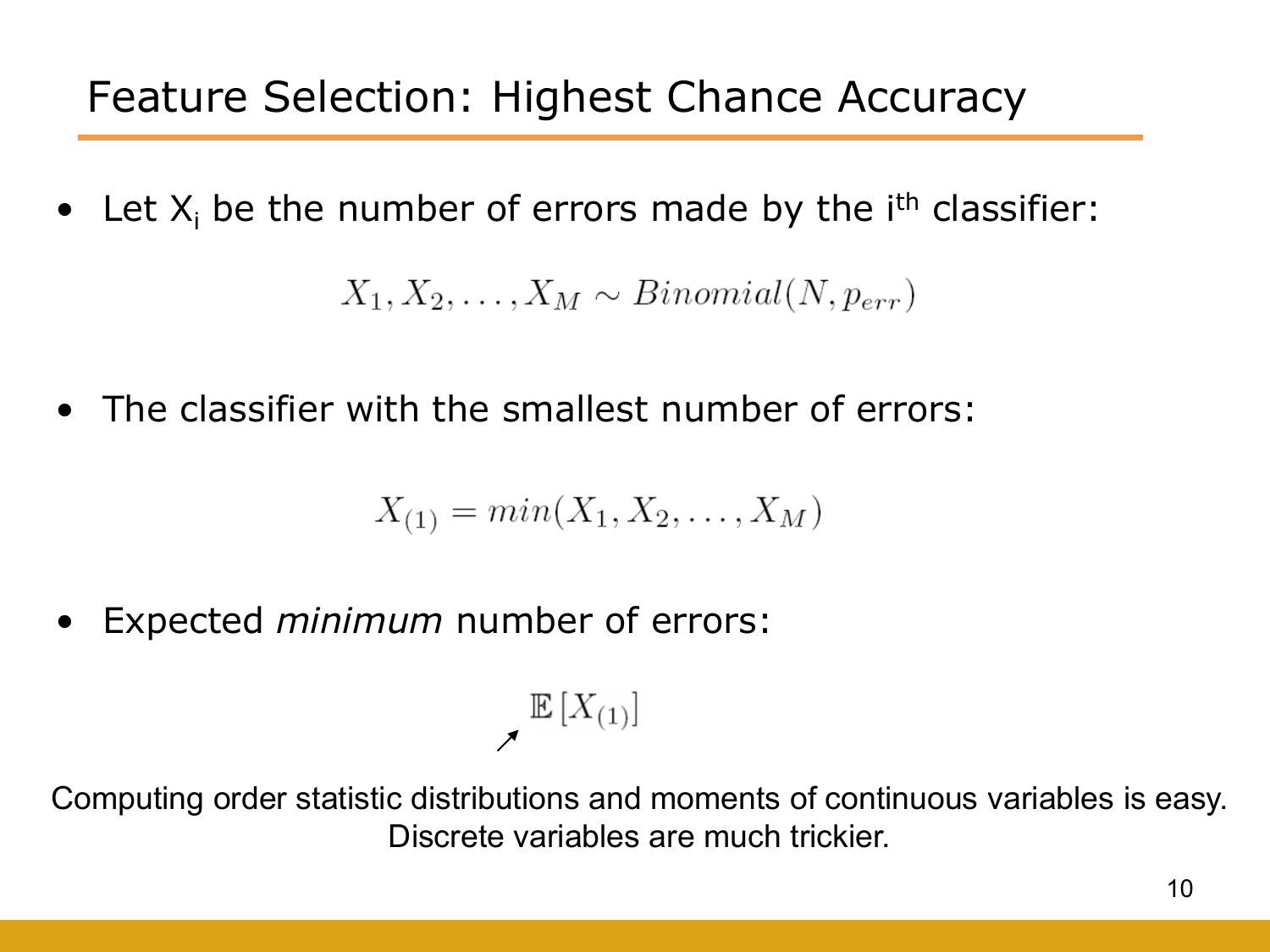**Theorem 4.1.** Highest Chance Accuracy

$$
\mathbb{E}\left[\mathcal{A}_H\right] = 1 - \frac{1}{N} \sum_{i=0}^{N-1} I_{Perr}(i+1, N-i)^M
$$

$$
\mathbb{E}\left[X_{(1)}\right]
$$

where  $I_p(a, b)$  is the incomplete beta function:

$$
I_p(a,b) = \frac{1}{\beta(a,b)} \int_0^p t^{a-1} (1-t)^{b-1} dt
$$

N: Number of examples M: Number of classifiers p<sub>err</sub>: Probability of a classifier making an error on an example

• Theorem defines a *natural significance* threshold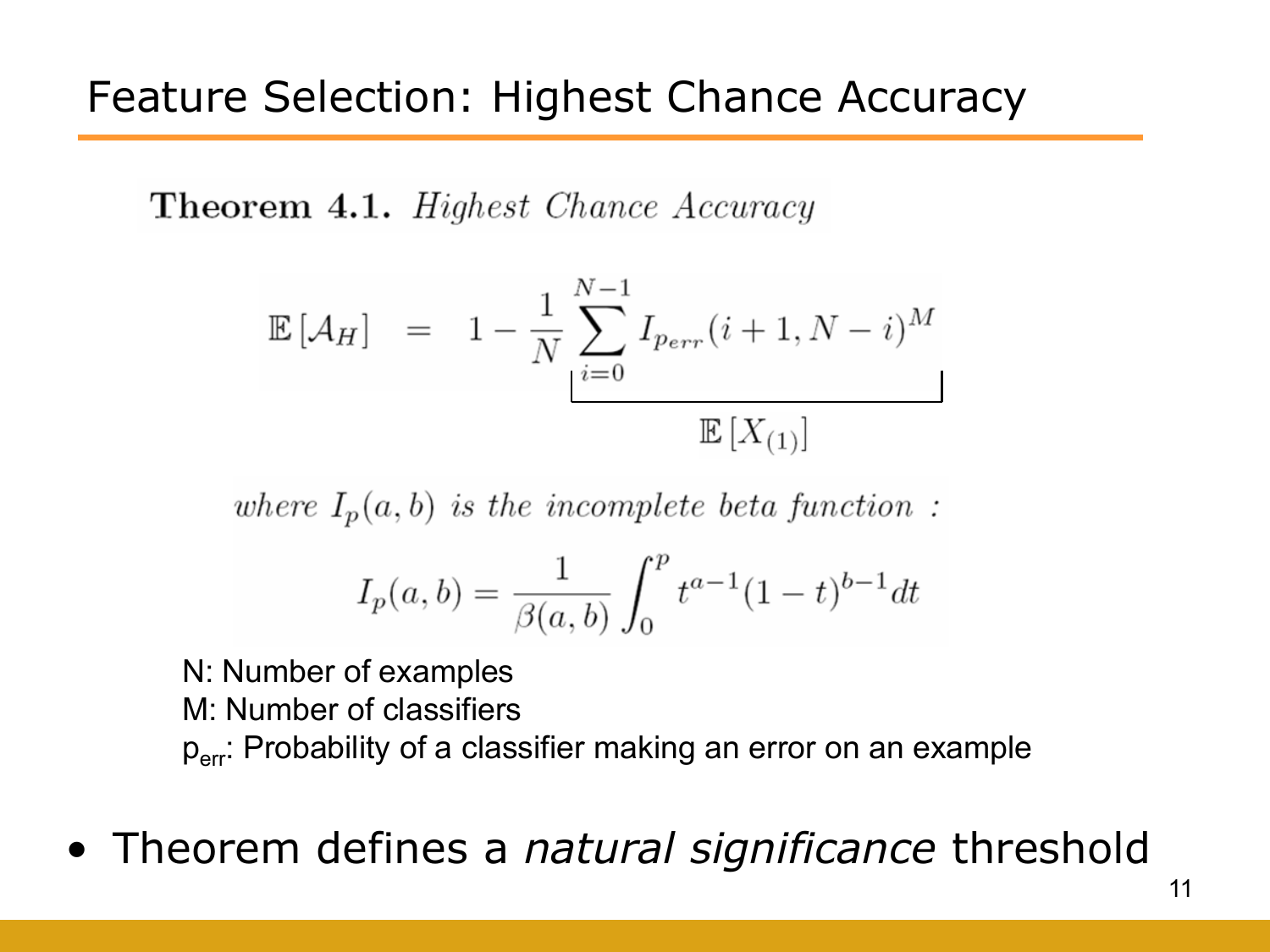- Example 1: Predicting football games
	- Consider an office football pool with 200 participants betting (at random) on the outcome of 20 games. How well would we expect the 'winner' to perform?

The expected accuracy of the best participant will be: **80%**

With 1,048,576 participants we would expect one to get a perfect labeling



The chance of obtaining a very good labeling may be very high, even if the chance of obtaining a perfect labeling is very low.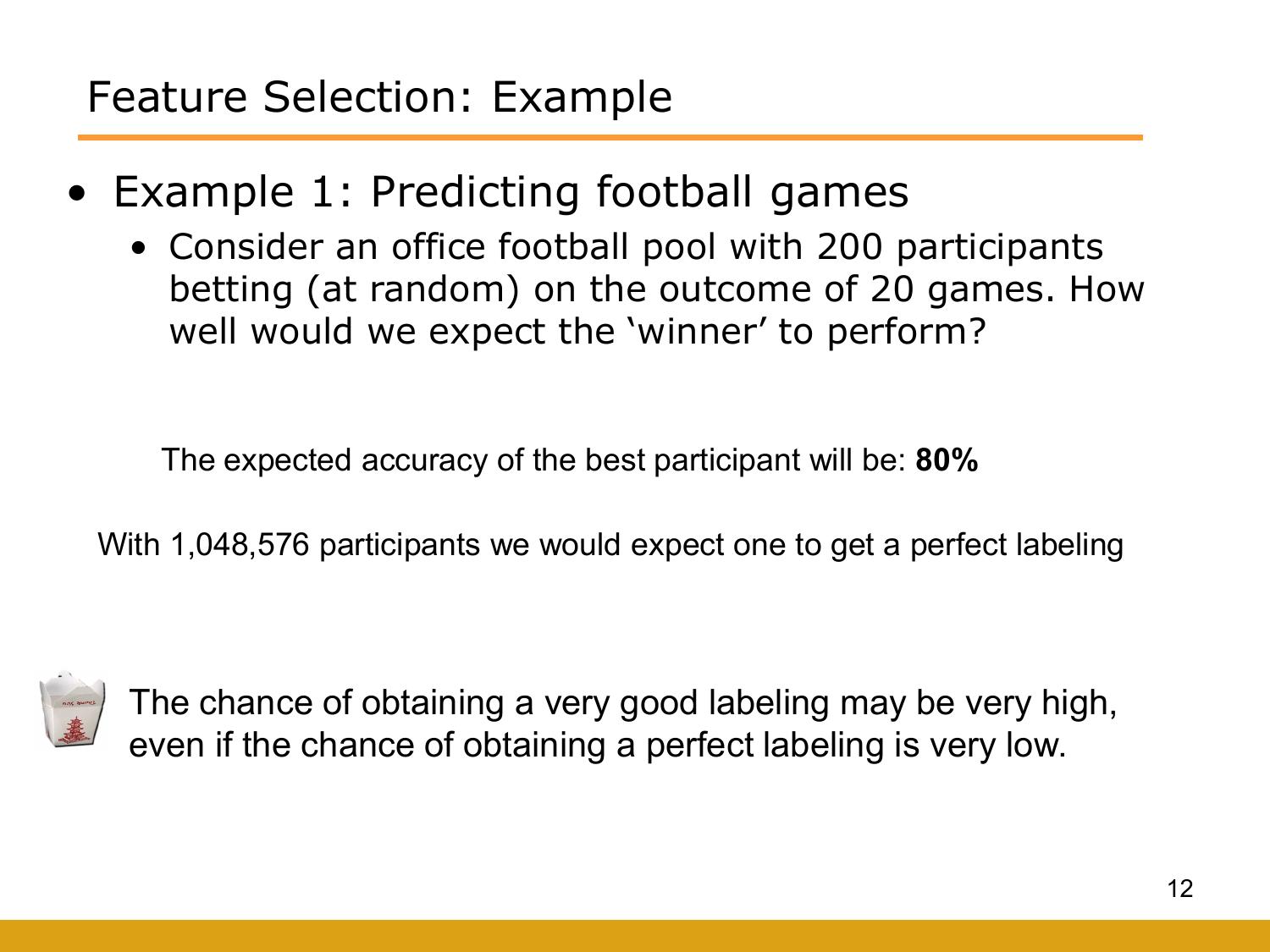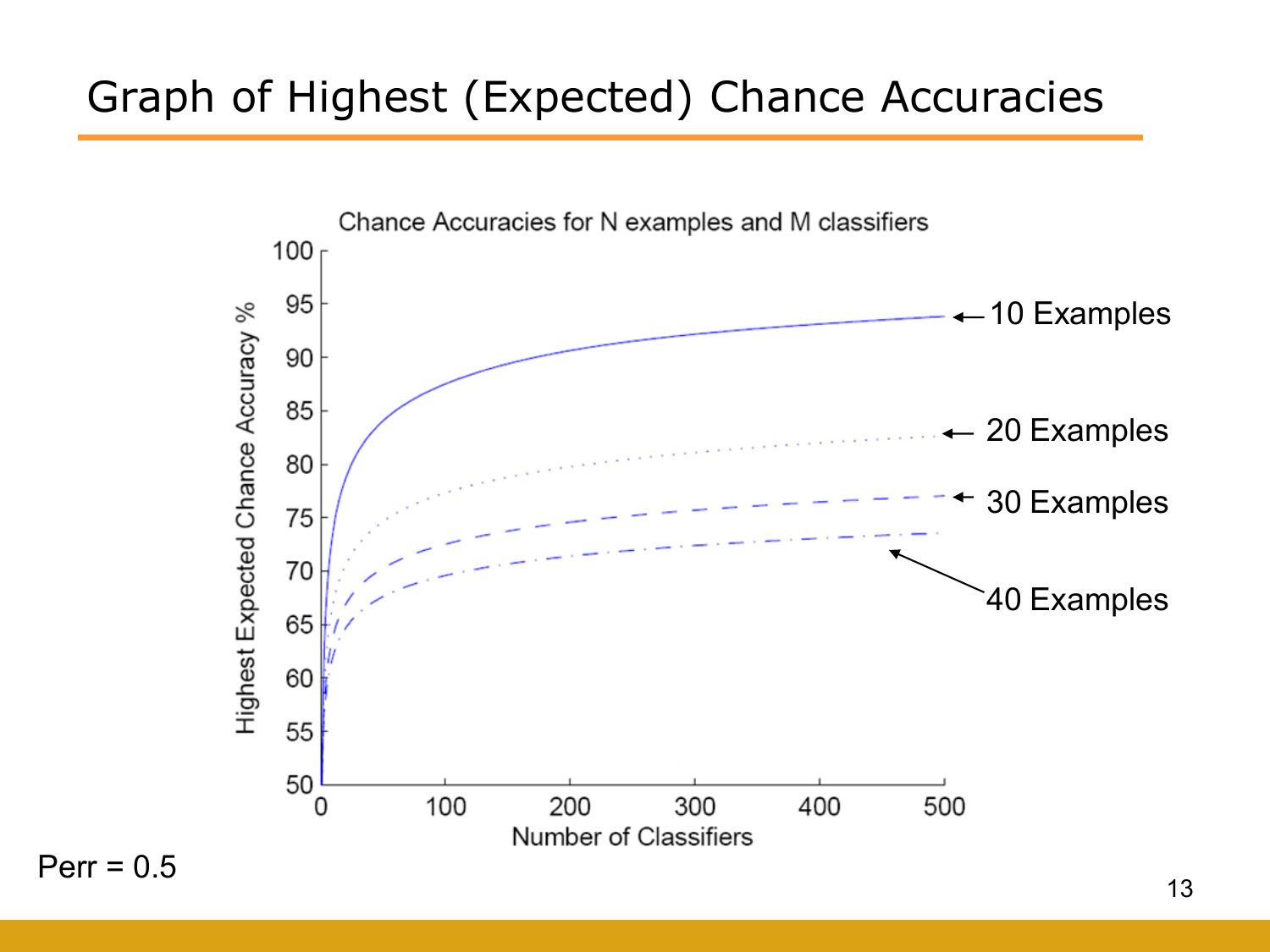# Can we use this theorem to provide a principled threshold for discriminative feature selection?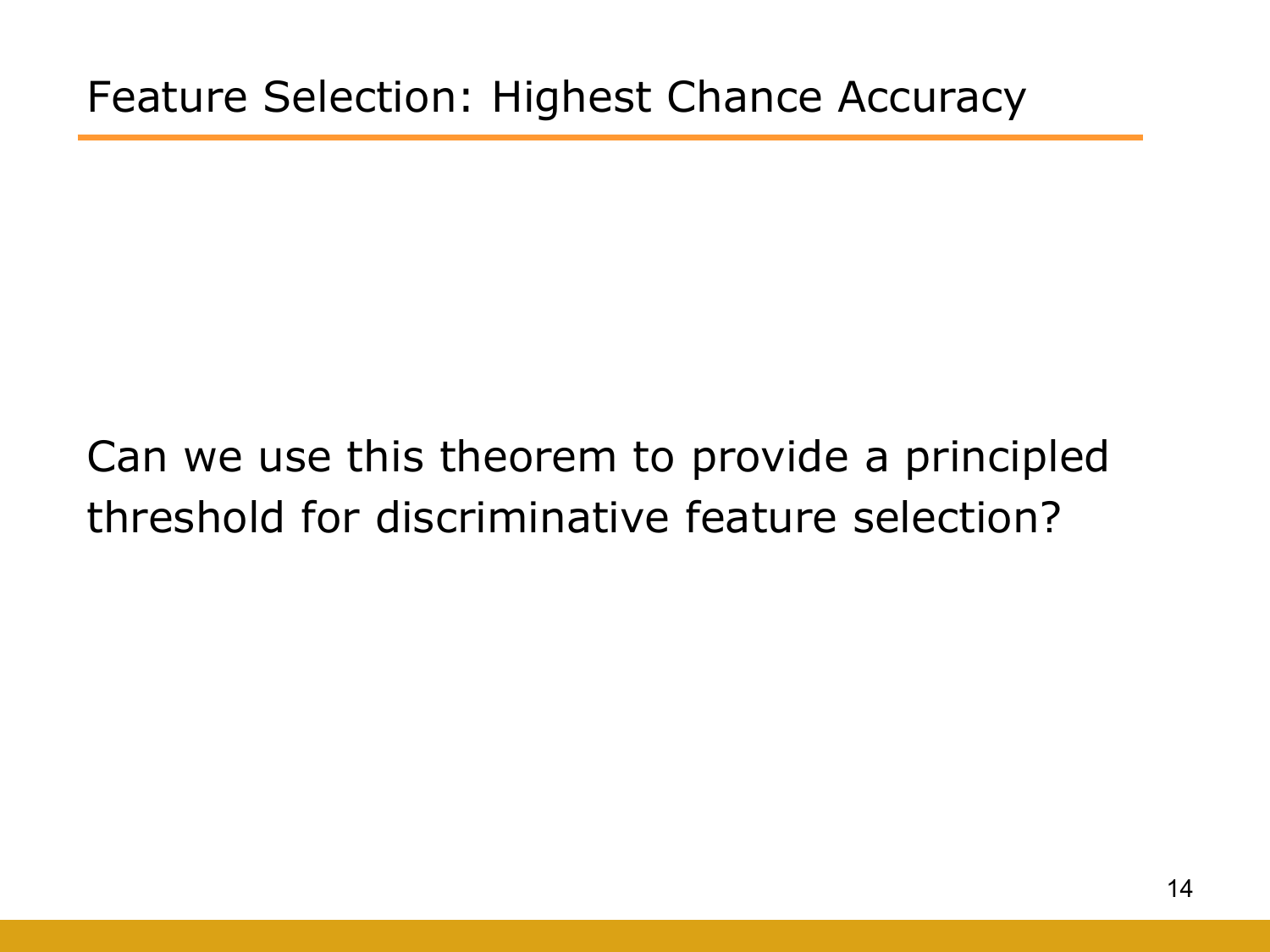# Feature Selection: Highest Chance Accuracy

- Yes, but…
- Theorem Assumptions
	- All the features (classifiers) are independent
	- All the features are noisy
	- The probability of a single classifier making a mistake is a Bernoulli trial with probability:  $p_{err}$
- In Practice
	- Not all features are irrelevant
	- Often features are correlated

The theorem gives us a useful upper bound on expected accuracy of irrelevant features. But we"ll need to relax this a bit to make it useful for feature selection. More later.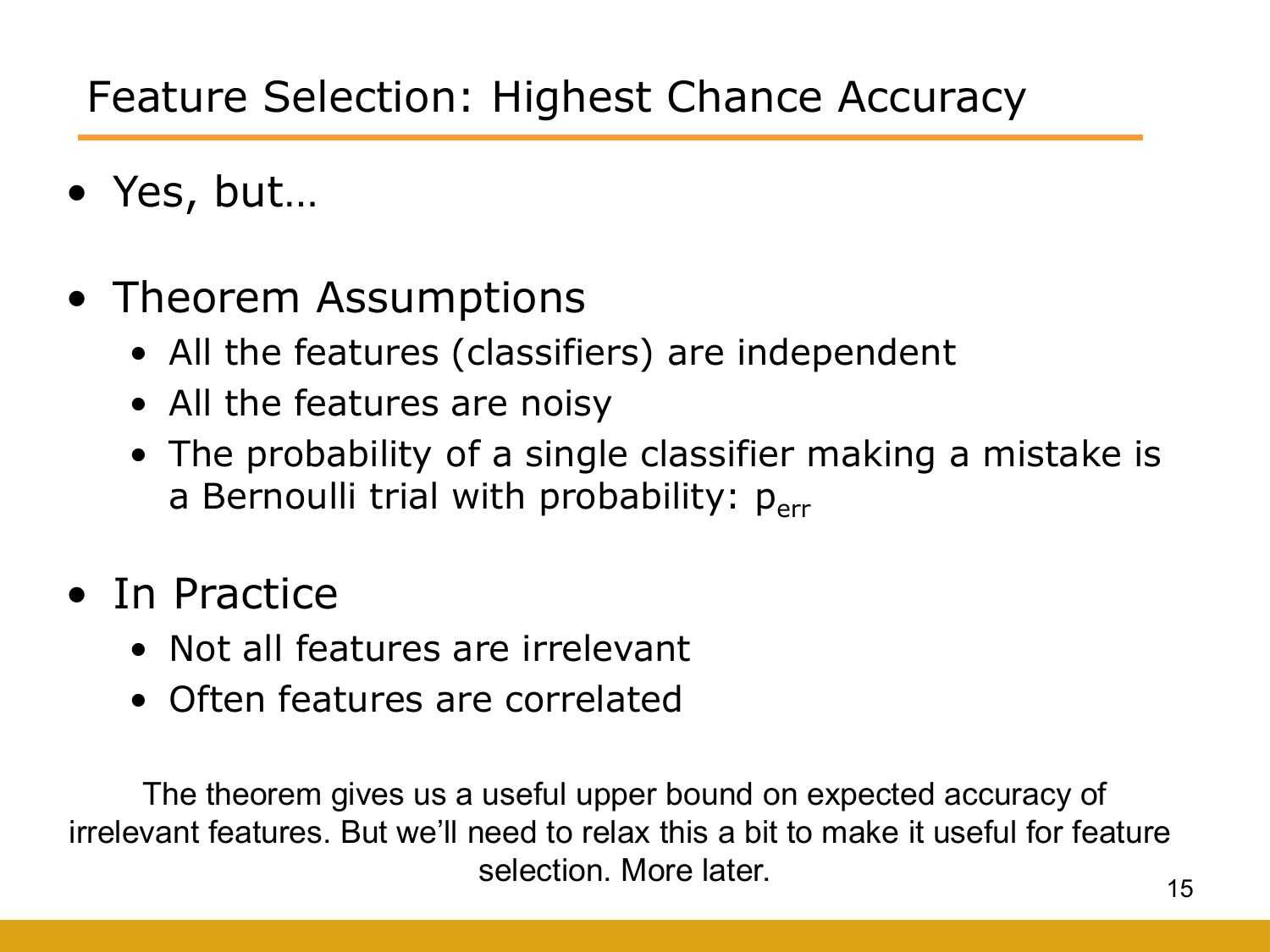- Suppose:
	- fMRI classification problem with 80,000 features
	- Train, then evaluate each feature on validation set of 40 examples
	- 2 classes
	- If a feature is irrelevant (noisy), expected accuracy of a single feature: 50% (20 out of 40 labels correct)
	- If all features irrelevant, expected accuracy of the "*best"* one is: 83% (33 correct)
	- If validation set had 20 examples instead: "best" noisy feature has 94% accuracy.

There is gap between the expected accuracy of an individual feature and the "best" one. Gap depends on number of examples and number of features.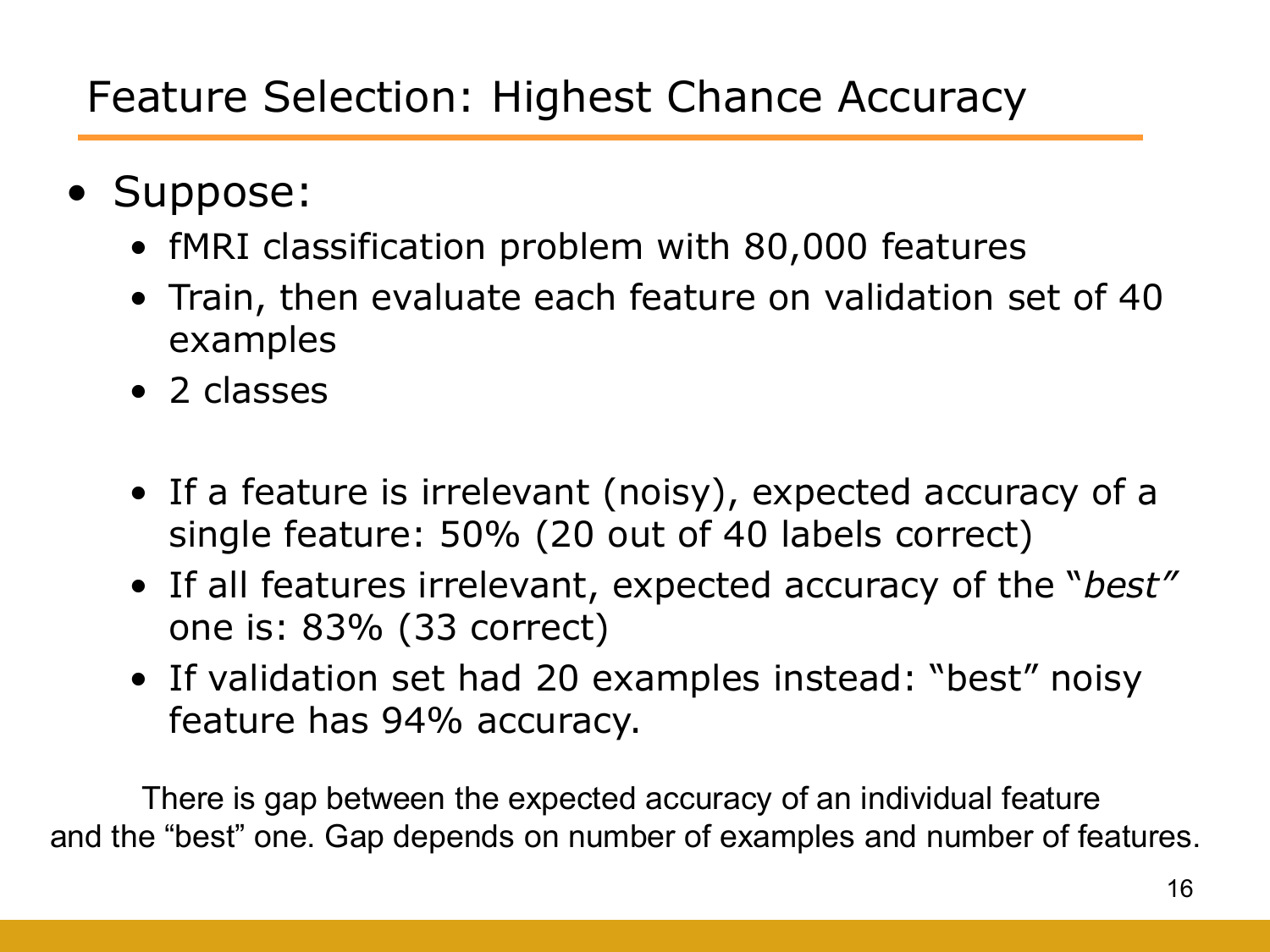- Let  $X_i$  be the number of errors made by the  $i<sup>th</sup>$  classifier:  $X_1, X_2, \ldots, X_M \sim Binomial(N, p_{err})$
- The classifier with the smallest number of errors:

 $X_{(1)} = min(X_1, X_2, \ldots, X_M)$ 

• Define the *multiplicity gap*:

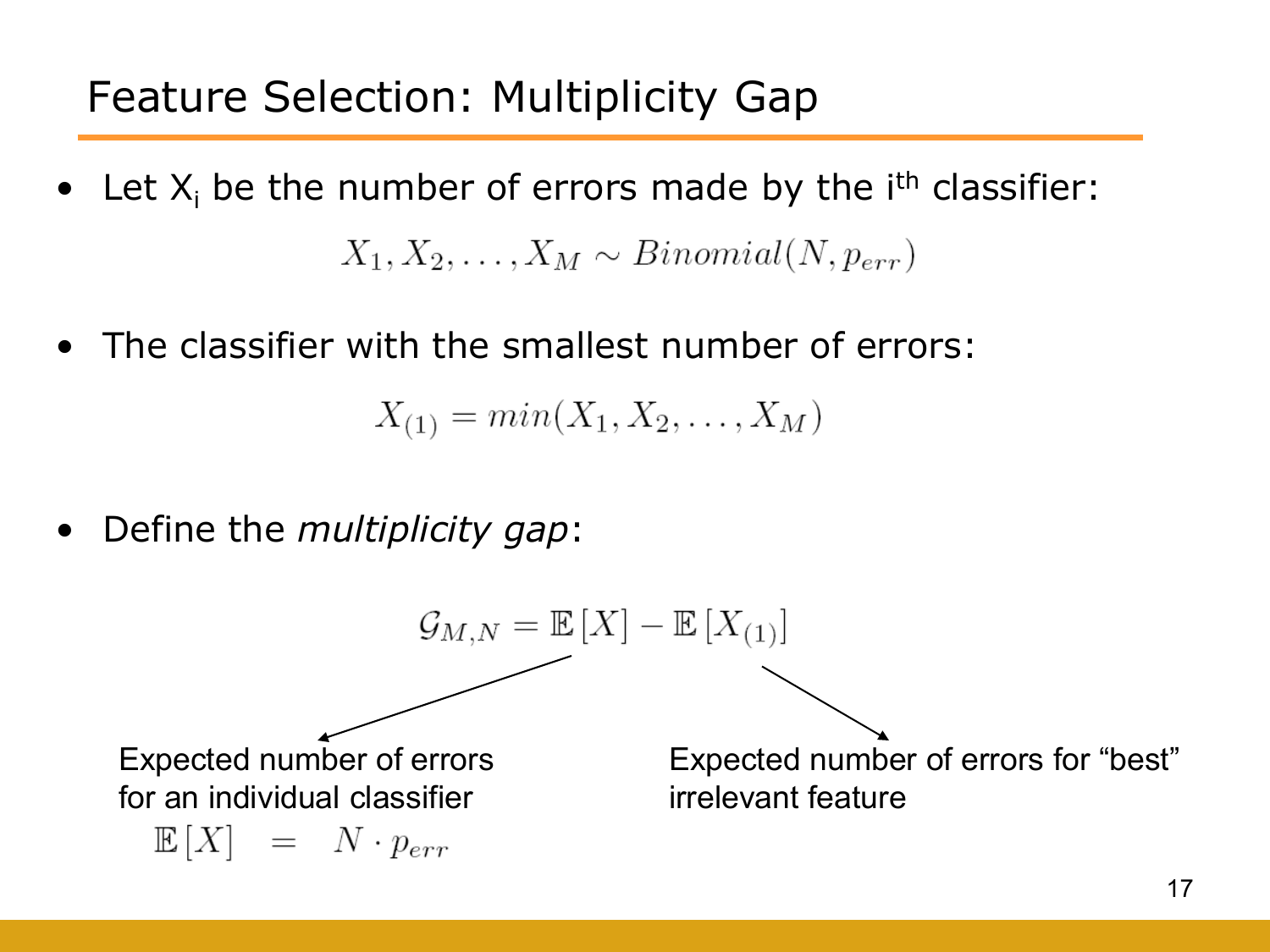### Feature Selection: Highest Chance Accuracy

- Simple experiment:
	- fMRI cognitive state classification task: *Is the person viewing a picture or reading a sentence?*
	- 2 classes, 40 examples
	- Gaussian Naïve Bayes Classifier
	- Leave-One-Out-Cross Validation
	- Training:
		- Train on 19 examples
		- Evaluate on 20 validation examples. Choose features that made no more than XX errors.
		- Retrain on all 39 examples using just these features.
		- Test held out example
		- Repeat for each example
	- Repeat for each error threshold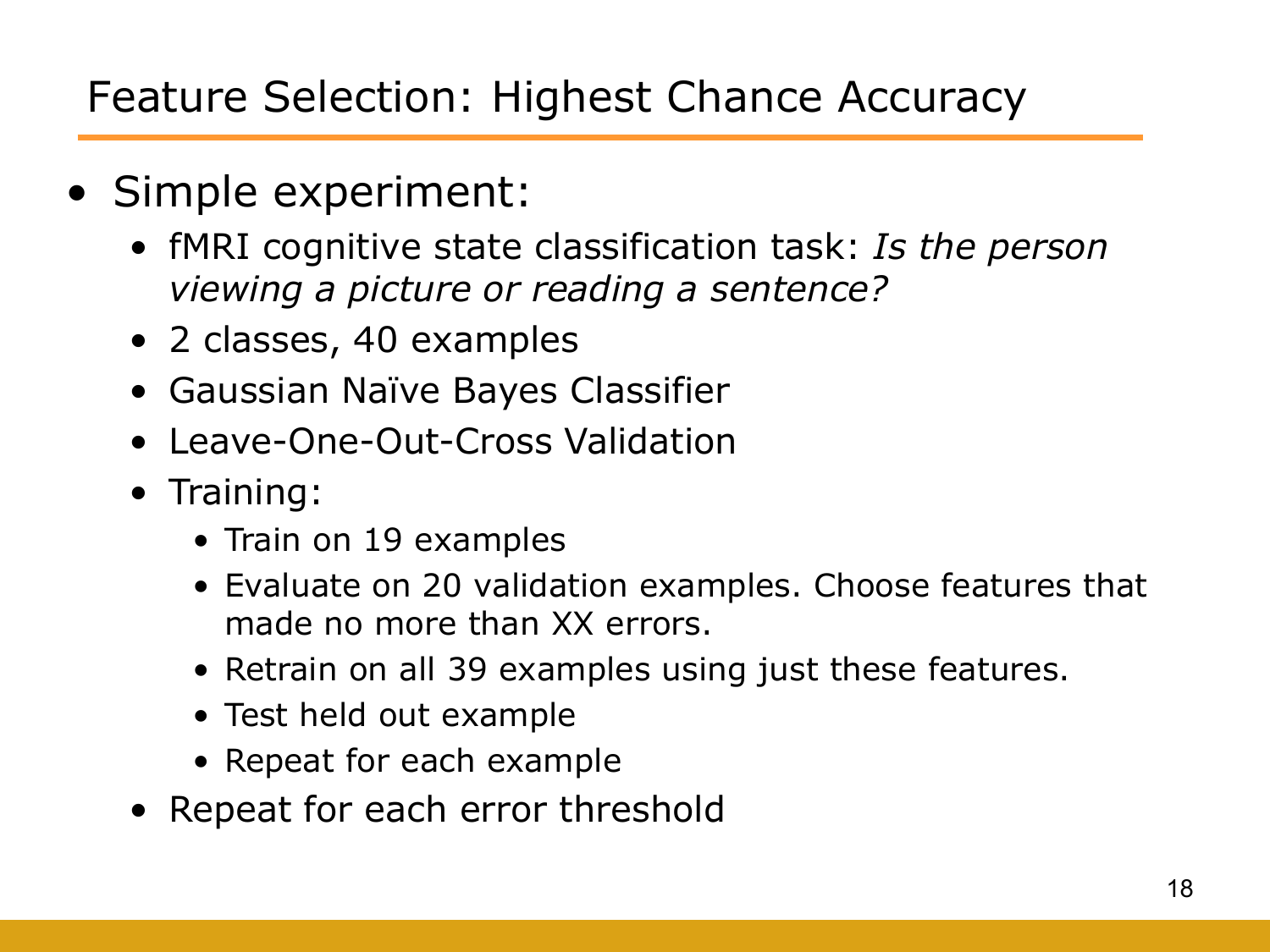Conjecture: The optimal discriminative threshold will fall within the multiplicity gap

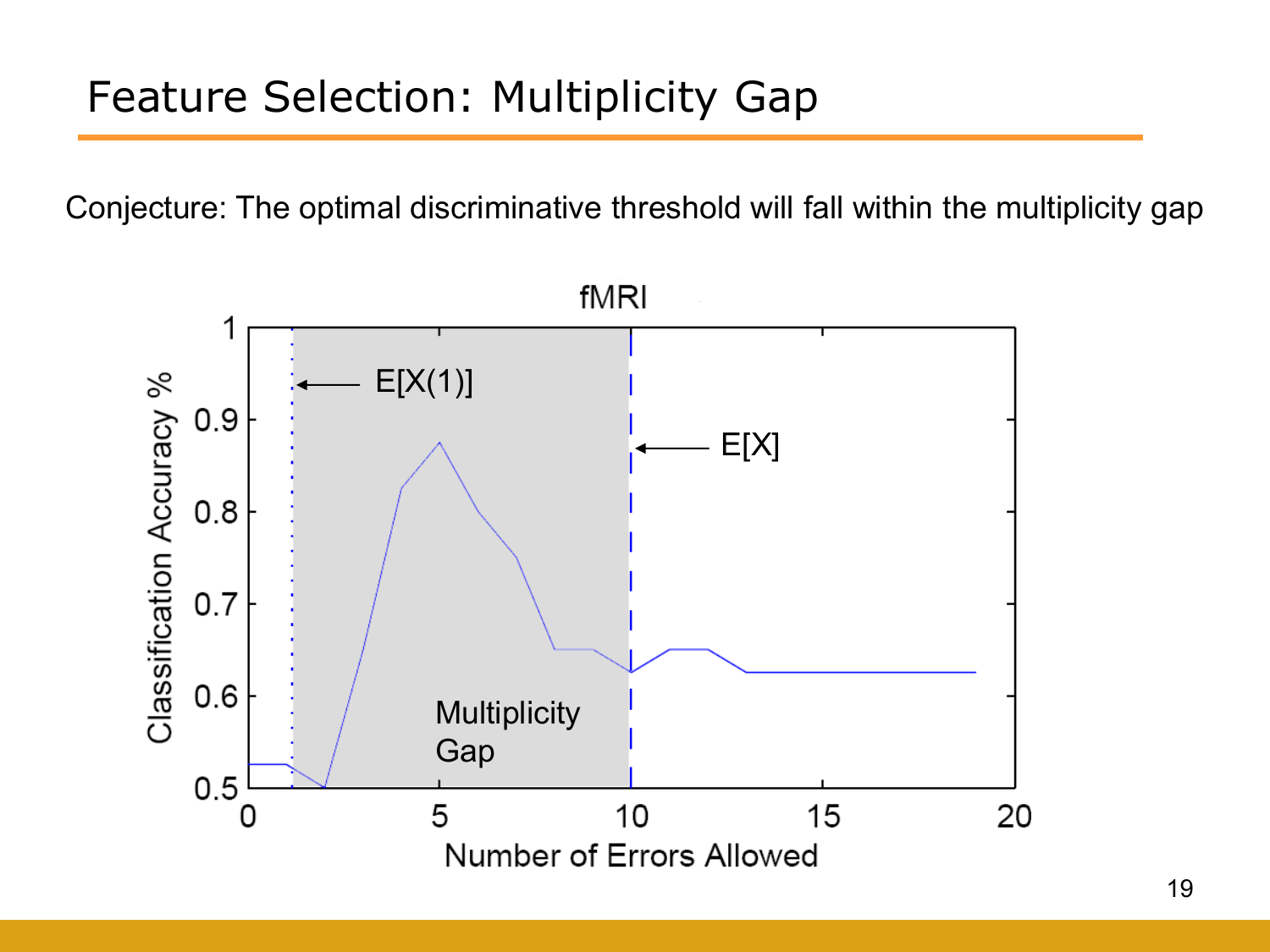### Feature Selection: Multiplicity Gap

Conjecture: The optimal discriminative threshold will fall within the multiplicity gap

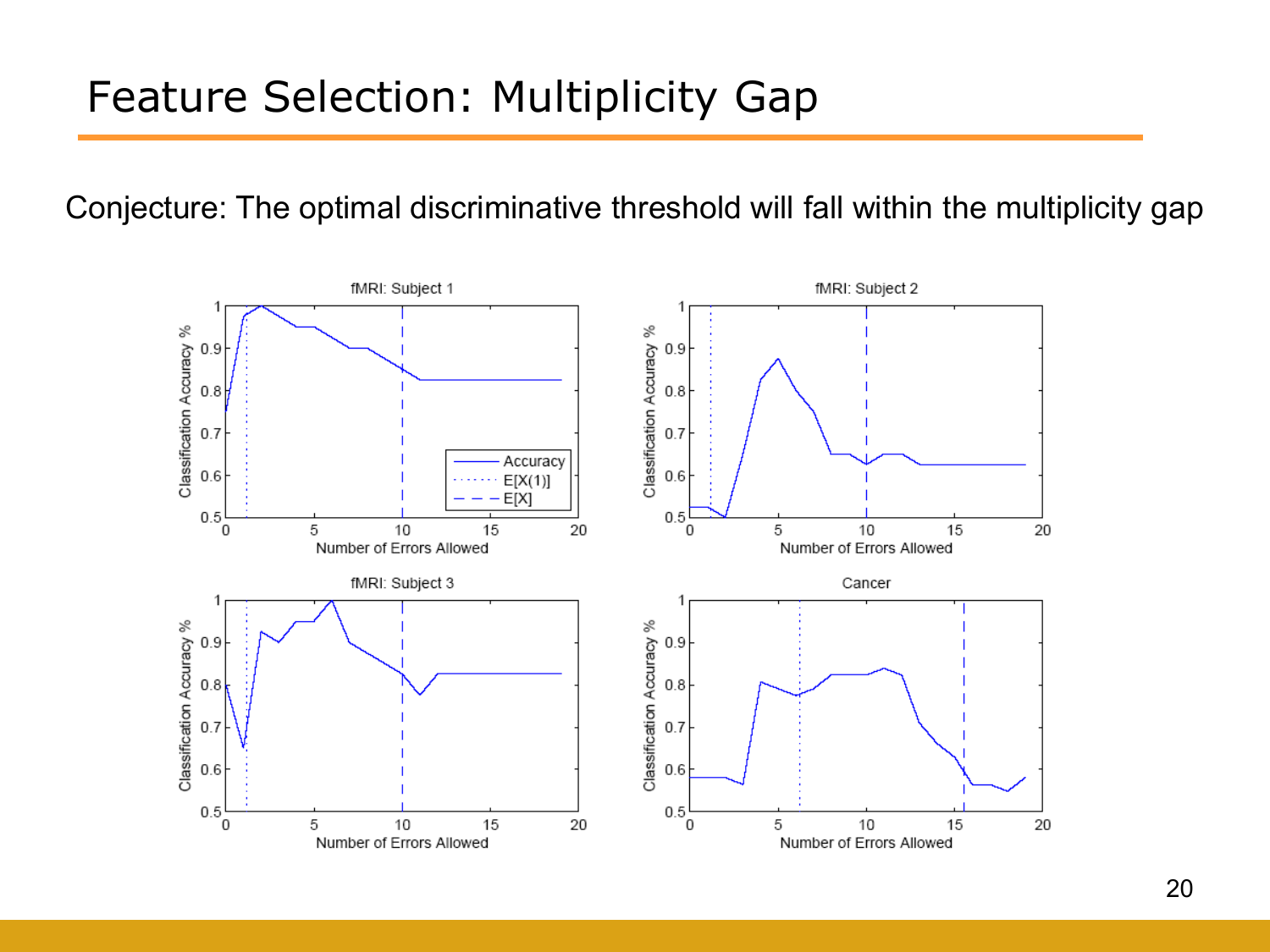# Feature Selection: Multiplicity Gap Midpoint

- Empirically, we found the peak to fall in the multiplicity gap in all our experiments.
- To choose a good threshold:
	- Choose the midpoint of the two extremes
- Multiplicity Gap Midpoint
	- Feature selection heuristic that relaxes assumptions of theorem

$$
\tau_{MGM} = \frac{\left(\mathbb{E}\left[X\right] + \mathbb{E}\left[X_{(1)}\right]\right)}{2}
$$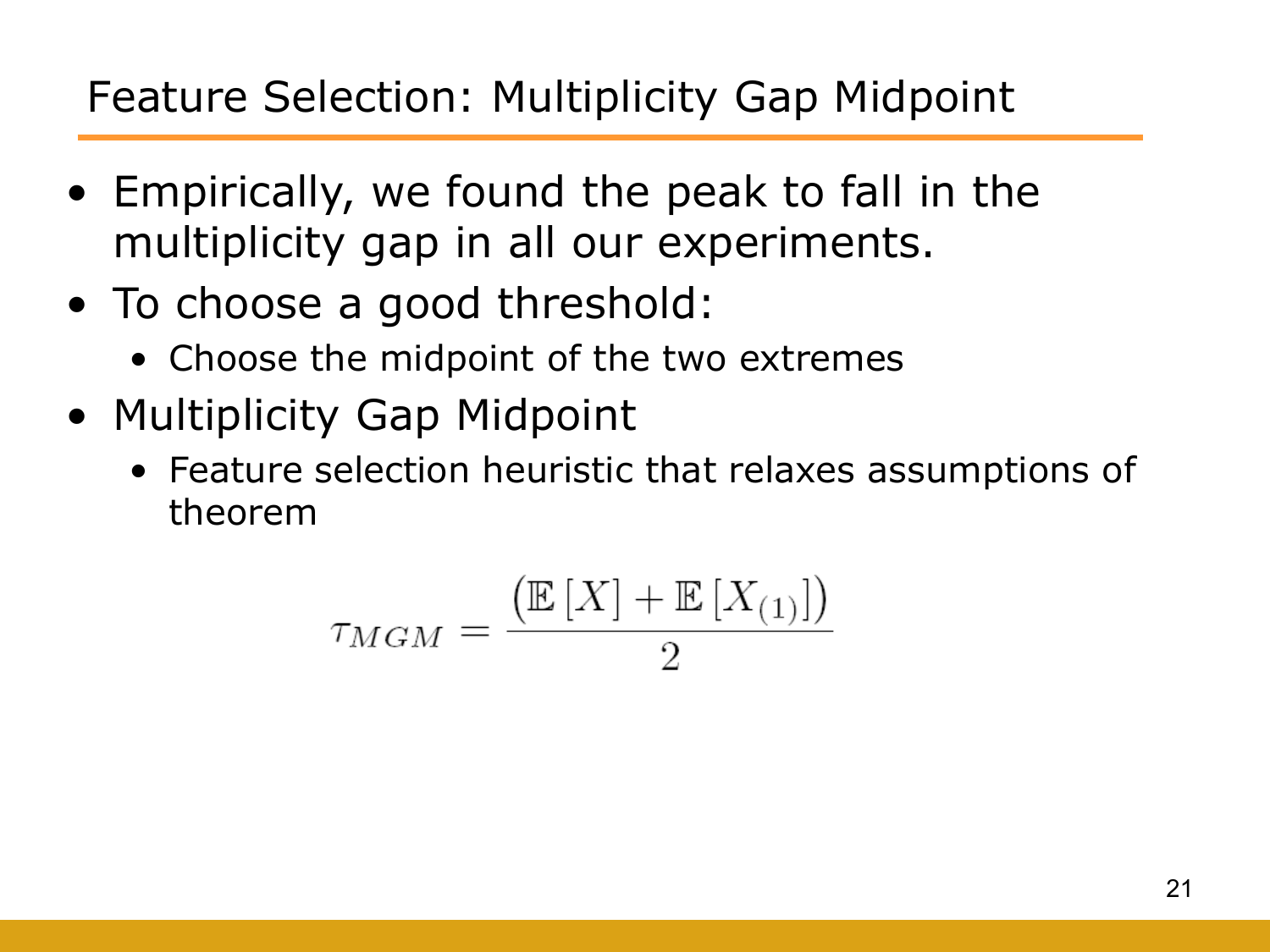- Experiments:
	- fMRI classification task with 2 classes.
		- $\sim$ 80,000 features, 40 examples
		- 13 subjects tested individually (results averaged)
	- Cancer detection using gene microarray
		- 2,000 features
		- 60 examples
- Gaussian Naïve Bayes
- Validation set is half of available training data
- Leave-one-out-cross-validation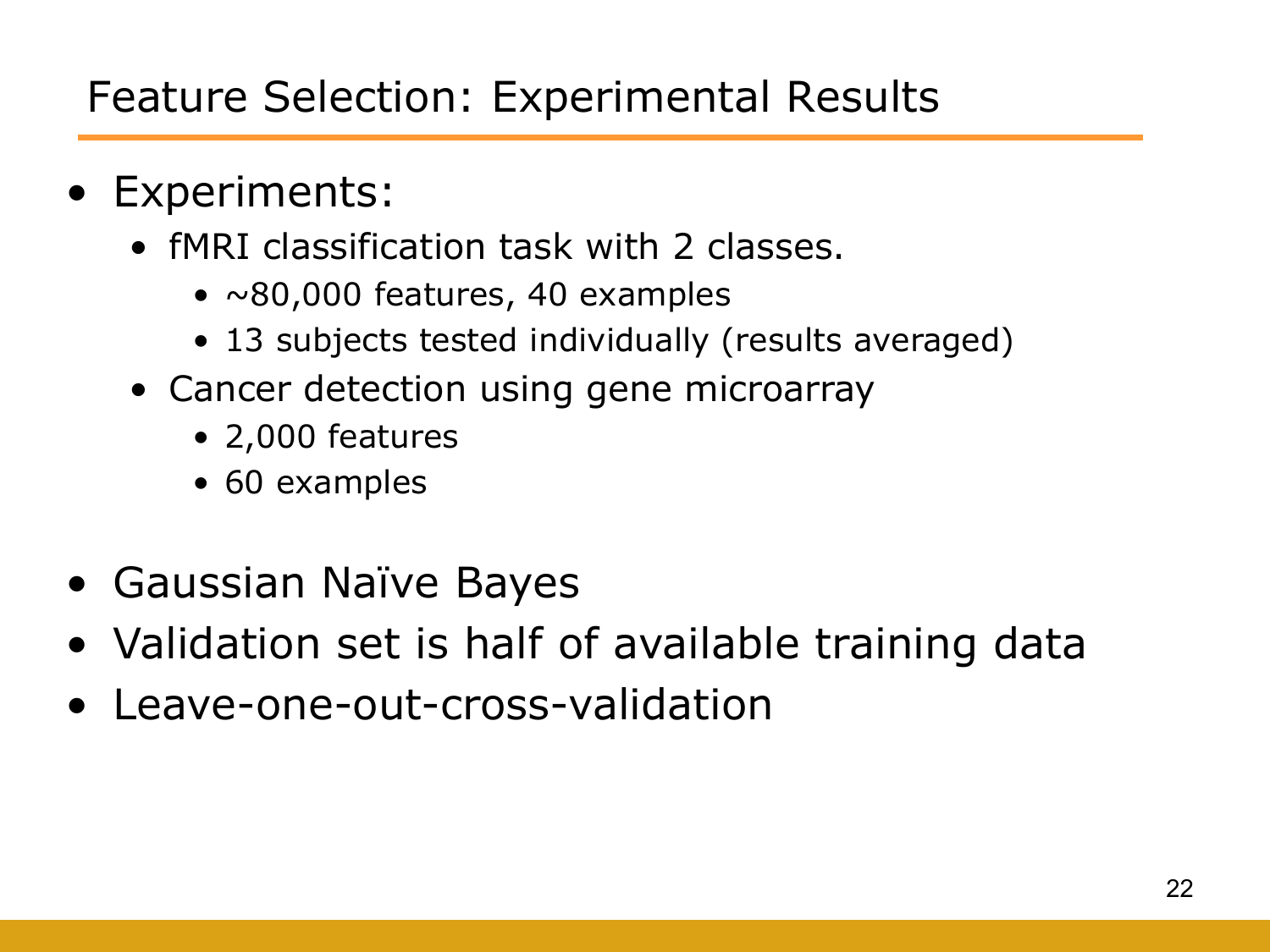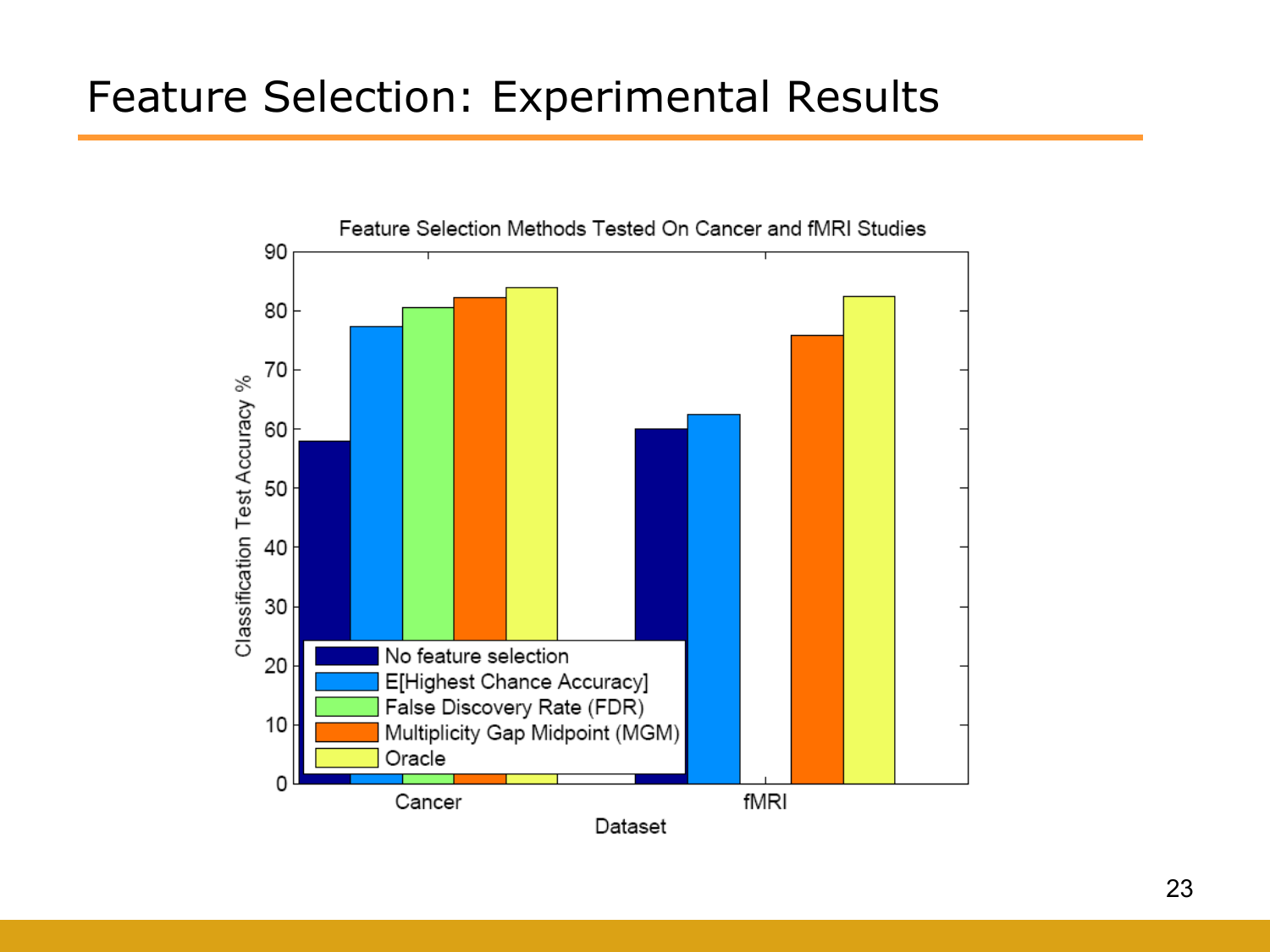# Take Away Points



# • Highest Chance Accuracy Theorem

• Outputs intuitive accuracy number that defines a *natural significance threshold*



- Multiplicity Gap Midpoint Heuristic:
	- Relaxation provides useful feature selection threshold for sparse, high dimensional problems
	- Elegant form which is computationally simple to calculate (1 line of Matlab)

See Palatucci and Carlson 2008:

*On the Chance Accuracies of Large Collections of Classifiers*